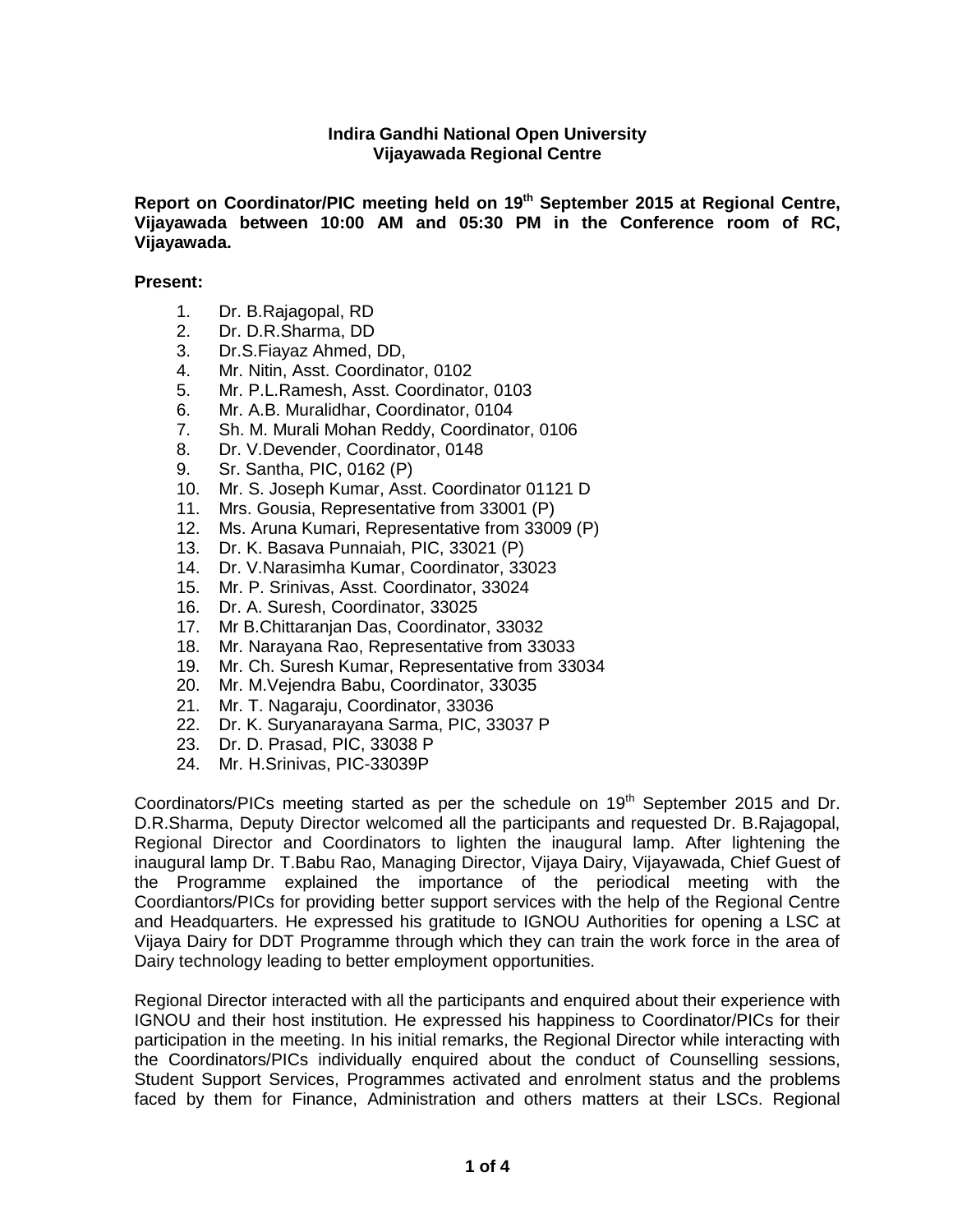Director requested all the Coordinator/PICs to activate more number of programmes at their LSCs so that the enrolment number can be enhanced. Further, the Regional Director introduced the Coordinators and PICs of newly established LSCs i.e. 33032, 33033, 33034, 33035, 33036, 33037, 33038, and 33039 in the meeting and all other Coordinators/PICs welcomed them to the IGNOU family. Special focus been taken to guide and orient these newly joined Coordinators/PICs.

During the interaction all the Coordinators/PICs have submitted the student strength at their LSC during the years i.e. July 2014 and January 2015. Programmes activated, proposed programmes to be activated and the measures they have taken for enhancing the enrolment in the past and the innovative steps to be adopted in consultation with the Academics of the Regional Centre, Vijayawada for the ensuing session.

Mr. Nitin, Asst. Coordinator of 0102 LSC given a detailed report on the student support services carrying at his study centre and they are going to activate various new academic programmes also for this cycle as many students took admission in those programmes.

Mr. .P.Ramesh, Asst. Coordinator 0103 submitted a brief on the activities going on at 0103 LSC and support services available at their centre. Regional Director asked Mr. P. Ramesh to organise a promotional programme and also meeting with their college students for joining certificate programmes of IGNOU at their host institution for the next session

Mr. Bhanu Murali of LSC 0104 narrated the activities of his study centre and informed about the increase of sale of forms as well admissions in the study centre.

Dr. Murali Mohan Reddy, Coordinator, 0106, SSBN Degree College, Anantapur informed that they are planning to increase the enrolment number in B.Com and M.Com programmes at their LSC through innovative promotional activities. He asked for permission to start DDT Programme by tying up with a local Dairy at Anantapur. Regional Director responded positively and requested to submit the proposal for consideration. He further added that IGNOU's M.Com programme is attracting their learners with moderate fee when compared to other universities in their vicinity.

**Coordinators of Khammam Dr. V.Devender, LSC 0148 and Coordinators of Kothagudem Mr. V. Narasimha Kumar, LSC 33023 jointly represented to the University Authorities through Regional Centre to attach Khamma district with RC, Vijayawada only as it is very near to Vijayawada and far away from Hyderabad, though it is in the Telangana State.**

Mrs. P. Santha, PIC, 0162(P) informed that PGDSLM, CIG, MA(Education), PGDPPED Programmes have been activated at their LSC, which are proving useful to the students of Education discipline.

Mrs. Aruna Kumari who represented 33001 (P) expressed her happiness for accepting their proposal of Regional Merit List in connection with BSC Nursing and conveyed that with this the Nursing Personnel from Andhra Pradesh will get total benefit in the admissions.

The PIC of 33021, Dr. K. Basavapunnaiah, Sangam Dairy informed that the eligibility of the DDT Programme should be restricted to  $10+2$  Science Students only. Further, he added  $10<sup>th</sup>$ class students with BPP should not be allowed to join DDT Programme as they are not able to cope up with the vast syllabus of DDT Programme. Of course, now the programme is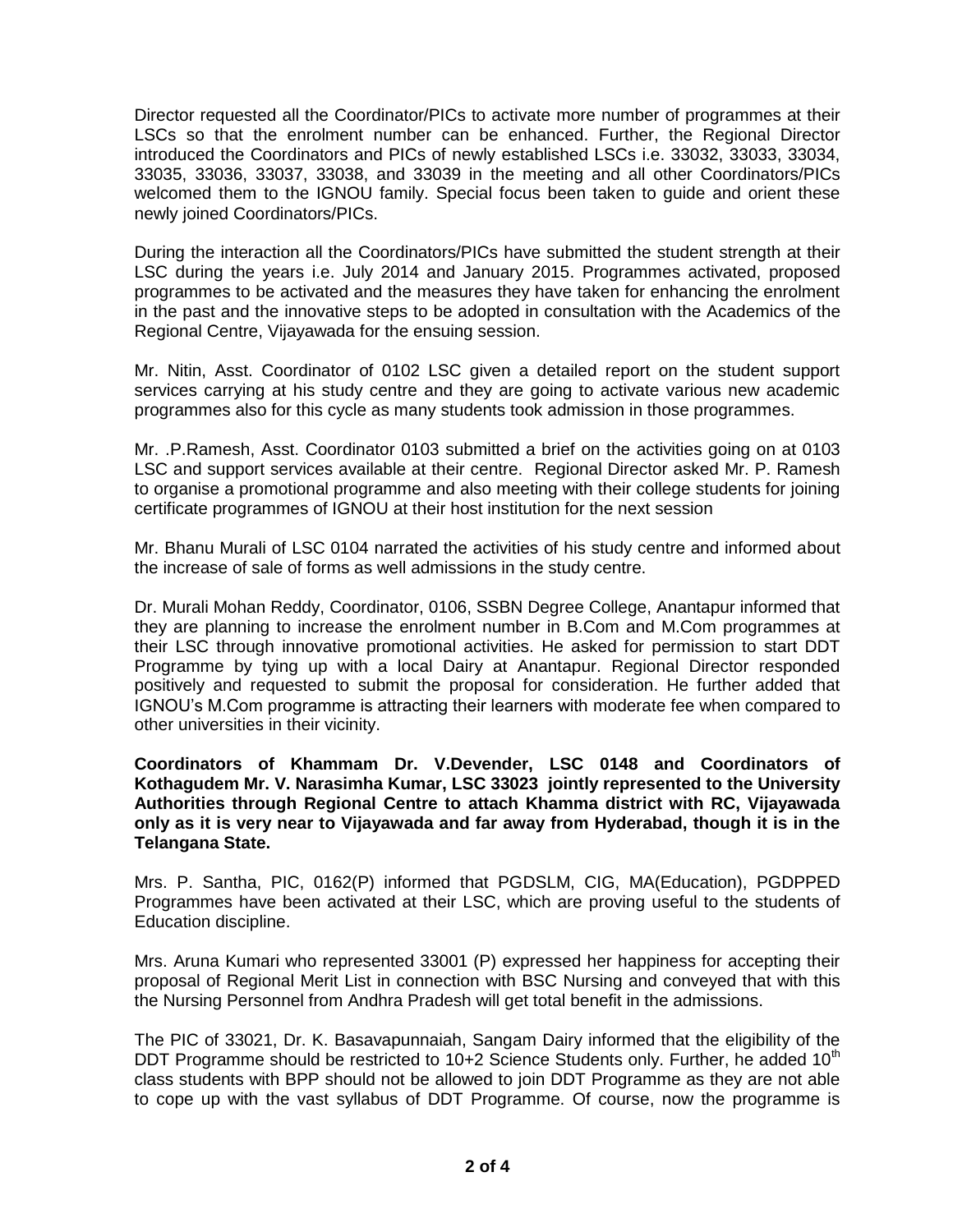translated into Telugu Medium, hence there is a hope of more pass percentage in the programme.

Dr. Narasimha Kumar, Coordinator, 33023 advised to activate new programmes which are suitable to the local industries. Regional Director asked to activate DNHE, CFN, and PGDRD Programmes as the students of these programmes are already allotted to their LSC. He further added that DECE, DNHE and CFN Programmes are already proposed for translation into Telugu Medium to attract more number of students in the rural areas like Kothagudam.

As, Sh. T. Jaganmohan Rao, Coordinator of LSC 33024 has been transferred to Avanigadda, Mr. P. Srinivas, Asst. Coordinator attended the meeting and brought to the notice of the Regional Centre Authorities that there is a problem with the conduct of counselling sessions of Psychology Programmes. Regional Director asked the Asst. Coordinator to take over the charge at the earliest for the smooth conduct of induction and counselling sessions at the centre.

Dr. A. Suresh, Coordinator, 33025 informed that their Management constructed two rooms separately for the operation of IGNOU in their premises. He explained the promotional activities undertaken by them. Further, he requested for furniture for the IGNOU Centre.

Mr. B.Chittaranjandas Coordinator, 33032, Machilipatnam, through his positive words showed good interest in enrolling more number of learners from their college and nearby places for next cycle i.e. January 2016 as they got IGNOU LS during this semester only.

Mr. Narasimharao, representative of 33033 has told that they have given wide publicity and they got admission to DDT and other programmes for this semester and they assured that they will put in good efforts in future.

Mr. Ch.Suresh Kumar, representative of 33034 requested to activate B.Sc Programme and to permit for the conduct of counselling sessions at their LSC for the current batch as there are 08 students for the programme. He further requested to allow the learners to write examinations in Telugu Medium so that more number of students would enroll the programmes. Regional Director suggested to submit their proposal for activation of the same. He informed that they got recently the LSC and put in very good efforts for admitting the students and they have admitted 8 BSC students from their college, where BSC is popular programme at their place.

Mr. Vijendra Babu, Coordinator, 33035 while submitting their efforts for admissions, informed that they got very good response for DECE Programme and 20 students took the admission, hence, expressed their happiness for allotting IGNOU LSC. He informed that they will be submitting the proforma for activating DECE Programme and in the meanwhile to permit them to conduct counselling sessions at their LSC for the current batch students. Regional Director suggested to submit their proposal for activation of the same.

Mr. T. Nagaraju, Coordinator 33036, LSC at Kadapa informed that they are interested in activating tourism programmes as he is receiving more queries related to tourism field. Regional Director asked the Coordinator to enhance the enrolment for the next session upto 150.

The PIC of the newly established LSC 33037, Prof. K.Suryanarayana Sarma, Heritage Foods Limited, felt that through DDT Programme, IGNOU is providing employment opportunities to